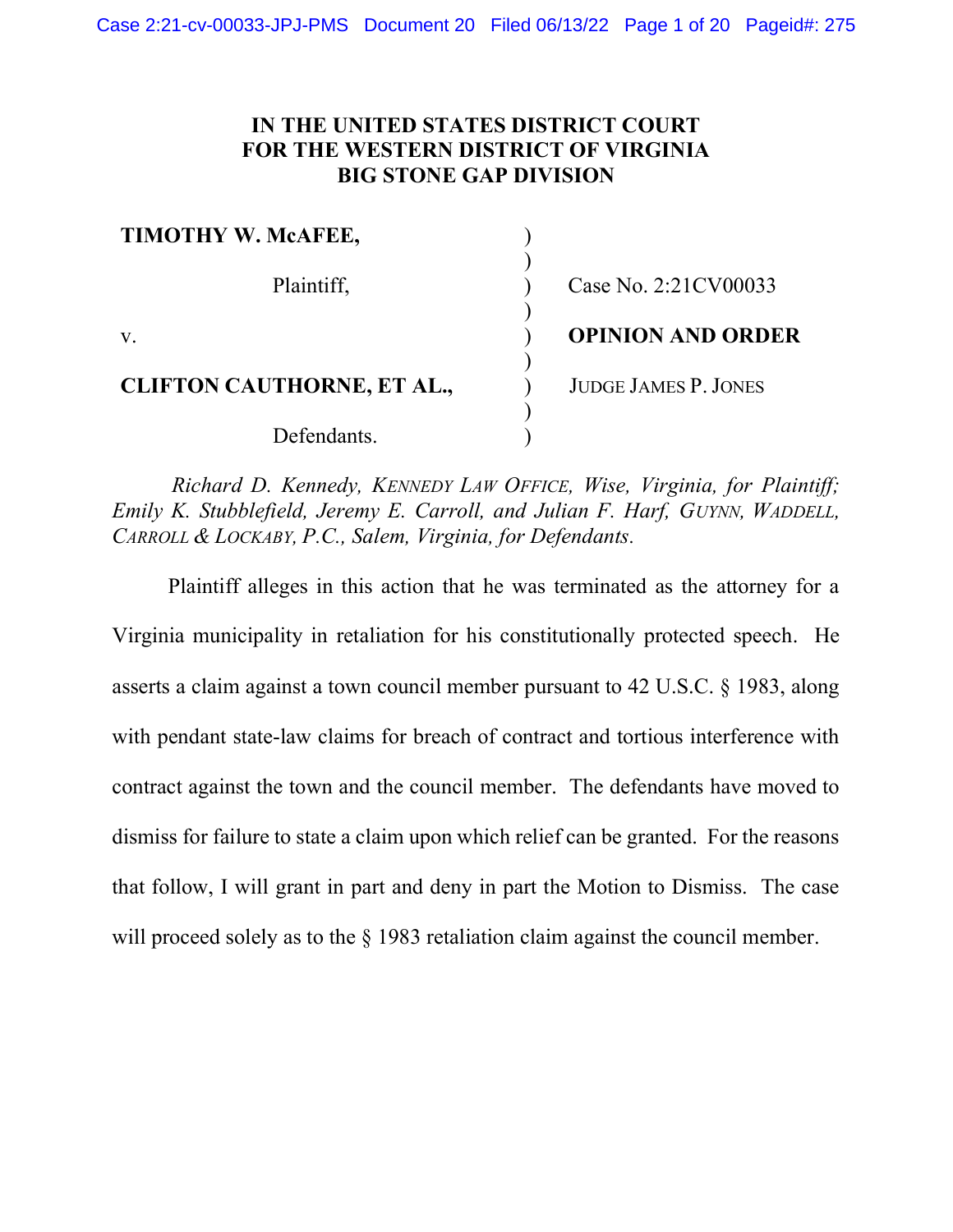I.

In his Second Amended Complaint (herein referred to for convenience as the Complaint) the plaintiff alleges the following facts, which must be accepted as true for the purpose of deciding the Motion to Dismiss.

 In July of 2018, the plaintiff, Timothy W. McAfee, a Virginia lawyer, entered into an agreement with the Town of Pound (Town), a municipality chartered under the laws of the Commonwealth of Virginia, to serve as the Town attorney for a of six years."<sup>1</sup> Pl's Second Am. Compl. ¶ 7, ECF No. 1-2. McAfee served as the Town attorney for approximately half of that period before the Town Council voted to dismiss him on March 2, 2021. Id. ¶¶ 37, 39.

 While serving as the Town attorney, McAfee became involved in a public dispute regarding possible corruption in the Town government. McAfee alleges that "pursuant to his duties to the Town of Pound," he was often required to correct Stacy Carson, the mayor of the Town, and Clifton Cauthorne, a member of the Town Council, on legal matters and to criticize them "for acting contrary to the best

<sup>&</sup>lt;sup>1</sup> There are few details in the Complaint about the nature of the plaintiff's alleged agreement with the Town. The entire agreement is not set forth in or attached to the Complaint, and it is not specified whether in fact the agreement was written or oral. However, the defendants have not at this point challenged the existence of the agreement or that it provided for a six-year term. I can take judicial notice from the records of this court that lawyer McAfee continued to represent other clients during the period of the agreement and thus I will assume that he was not limited to providing legal services only to the Town.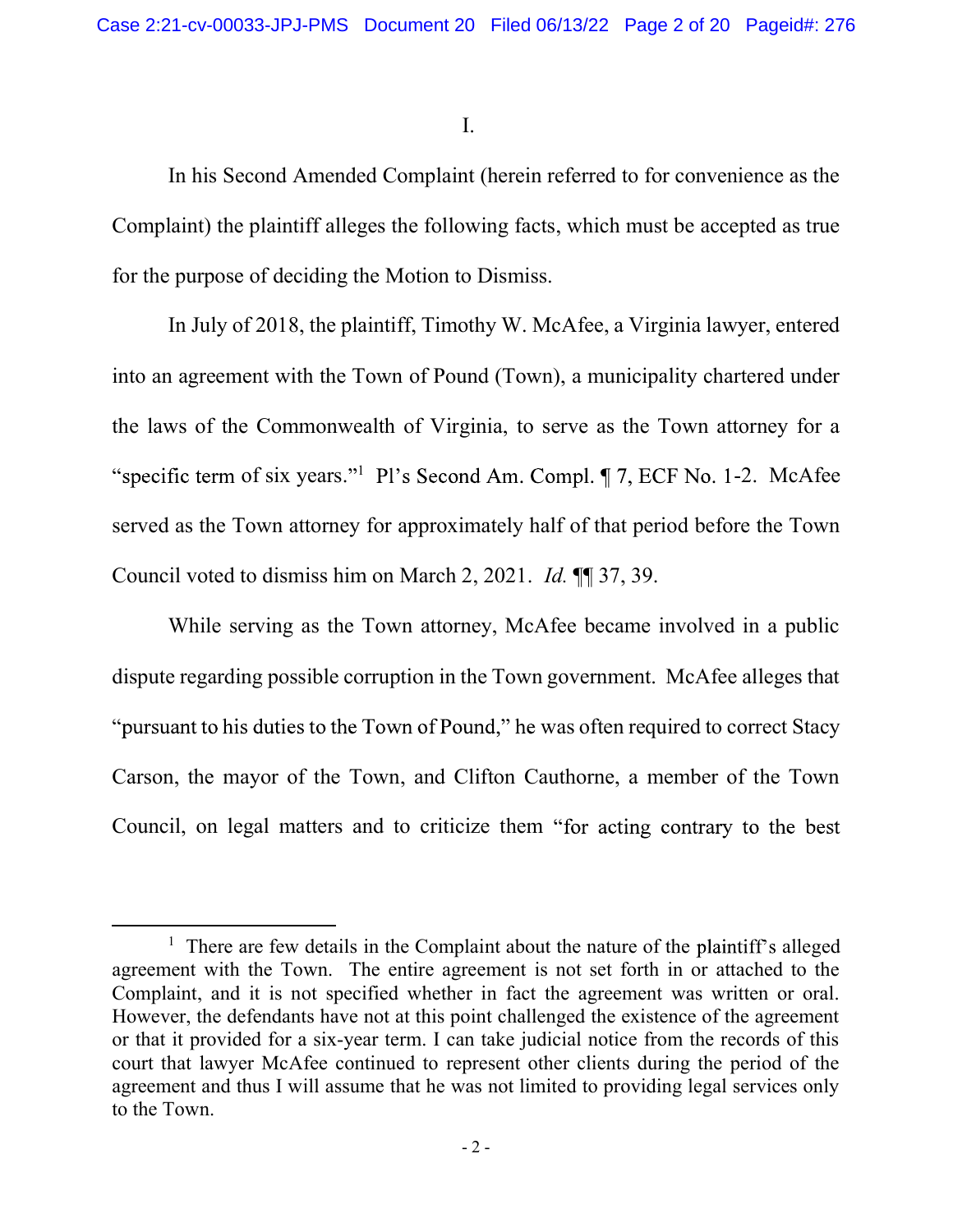interests of the Town." *Id.*  $\P\P$  11, 17. Specifically, McAfee claims that in September of 2020, Carson made baseless allegations that the Town clerk had violated the Virginia Freedom of Information Act (FOIA) and encouraged the public to file a lawsuit against the clerk. As a result of Carson's accusations, a FOIA violation petition was filed against the clerk. Although that action was dismissed, Cauthorne continued to make false statements to the public concerning the result of the litigation. McAfee corrected these statements and criticized Cauthorne for subjecting the Town to the potential payment of additional expenses.

McAfee's criticisms coincided with growing public dissatisfaction with Town officials, specifically directed at Carson. Local media outlets reported on Carson's alleged corrupt behavior in office, and citizens complained about Carson during the public comment segment of Town Council meetings. Public outcry for ouster culminated in a petition for her removal from office in December of 2020. McAfee was identified as a material witness against Carson. On February 25, 2021, he was deposed as part of the removal action and testified that Carson's actions warranted dismissal. At some point thereafter, Carson and Cauthorne became aware of McAfee's involvement in the action to remove Carson. In February of 2021, at the Town Council meeting, Cauthorne proposed that McAfee be terminated as the Town attorney without explaining why. The issue was ultimately tabled and rescheduled for consideration the first week of March.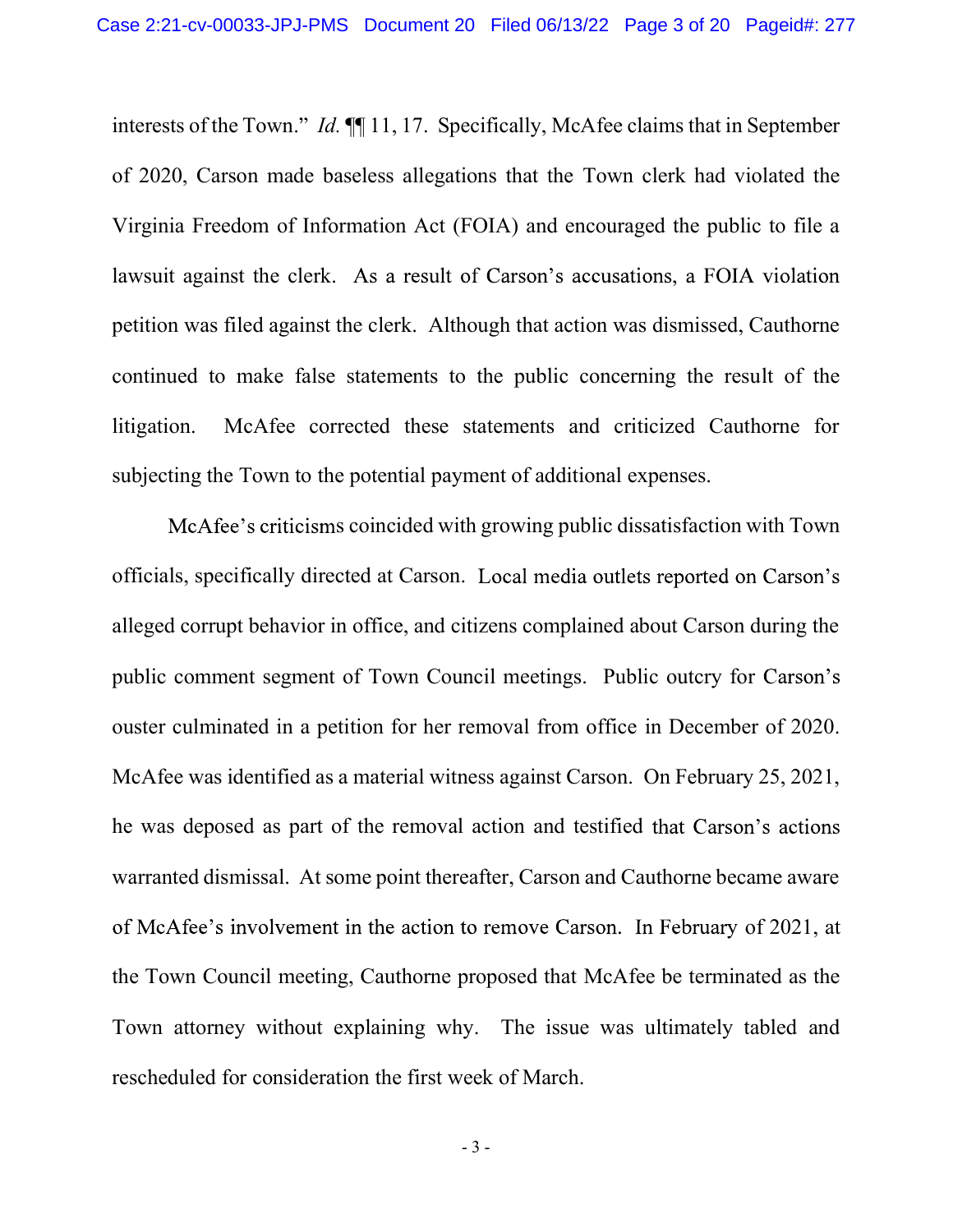Also in February of 2021, a vacancy became available on the Town Council. A majority of the Town Council is required to fill any vacancy within 45 days, according to the Town's charter and state law. McAfee advised the Town Council and Carson that if the remaining members were unable to select a replacement, the issue would have to be submitted to the Circuit Court for resolution. The plaintiff advised Carson specifically that she was not permitted to cast a tie-breaking vote in selecting a replacement member.

On March 2, 2021, at the next meeting of the Town Council, the remaining members were unable to select a replacement. Carson disregarded McAfee's legal advice and cast the deciding vote appointing Susan Downs-Freeman to serve as the replacement member. After Downs-Freeman was appointed, Cauthorne renewed his motion that McAfee be terminated and replaced as Town attorney. Cauthorne "cited" as one of his reasons . . . [McAfee's] criticizing the Mayor for her abuse of authority." Id.  $\mathbb{I}$  39. With a newfound majority, the motion passed, with Cauthorne, Downs-Freeman, and Marley Green voting in favor to terminate McAfee.

McAfee filed this action in the Circuit Court for Wise County, Virginia, naming as defendants the Town, Mayor Stacey Carson, and three members of the Town Council: Clifton Cauthorne, Marley Green, and Susan Downs-Freeman. In the present Complaint, he alleges that he was removed as Town attorney after he criticized Carson and Cauthorne in connection with their positions on Town Council,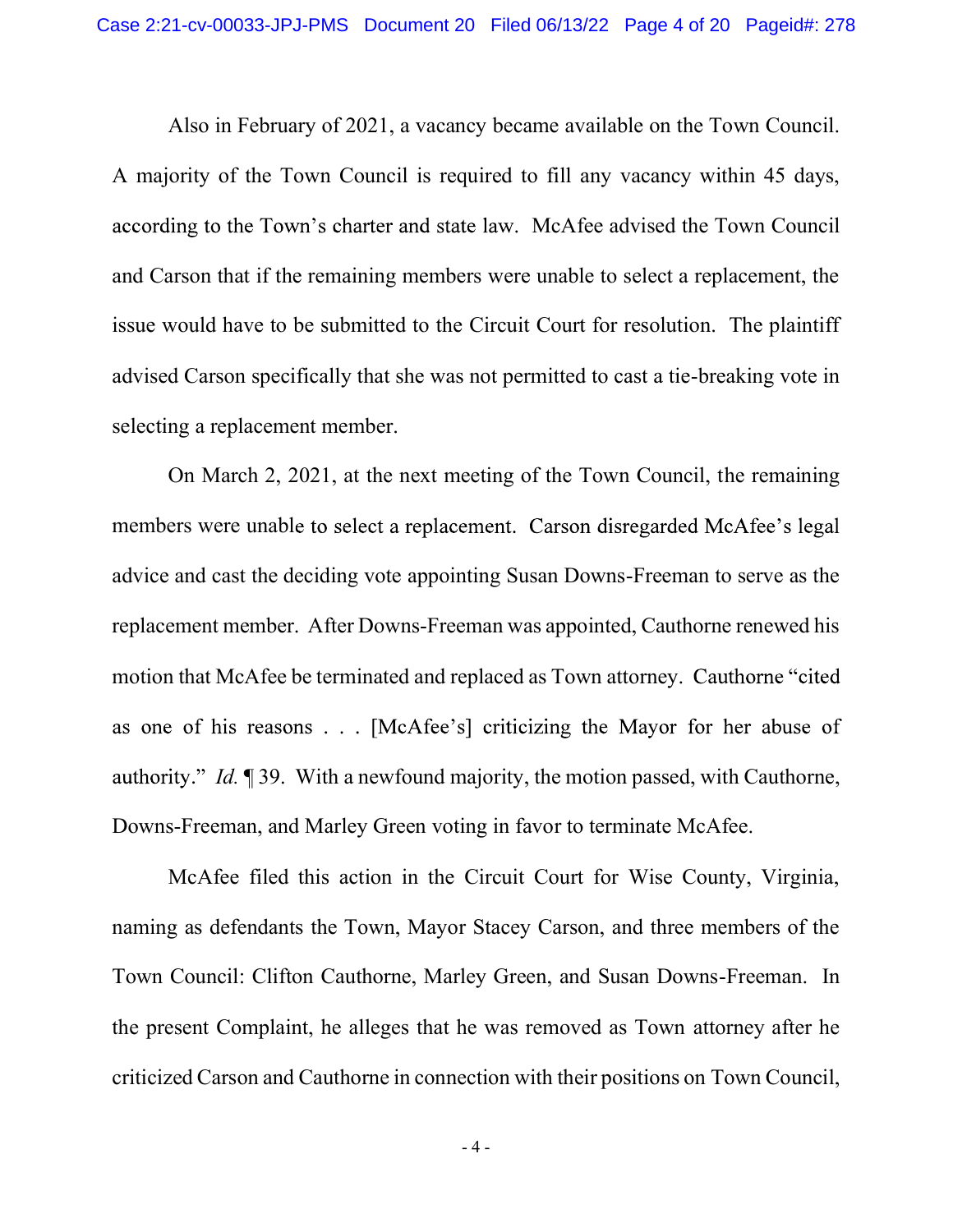in violation of his First Amendment right to free speech. He further claims that the Town breached the contract by prematurely terminating him, and that Cauthorne interfered with his contract rights by soliciting potential replacement candidates for the Town attorney position.

The defendants removed the action to this court, pursuant to 28 U.S.C.  $\delta$ 1441.<sup>2</sup> After removal, the plaintiff voluntarily dismissed his claims against Green and Downs-Freeman and the claim against Mayor Carson was dismissed by the court on an earlier Motion to Dismiss by that defendant. McAfee v. Cauthorne, No. 2:21CV00033, 2021 WL 4933273 (W.D. Va. Oct. 22, 2021). The remaining claims are retaliation against Cauthorne (Counts One and Two)<sup>3</sup>, tortious interference against Cauthorne (Count Three), and breach of contract against the Town (Count Four).

The remaining defendants have moved to dismiss all of these Counts for failure to state a claim under Federal Rule of Civil Procedure 12(b)(6). The defendants argue that because McAfee was speaking pursuant to his official duties,

<sup>&</sup>lt;sup>2</sup> While neither party contests jurisdiction, the court is satisfied that it has subjectmatter jurisdiction over the federal claims, pursuant to 28 U.S.C. § 1331, and that it may exercise supplemental jurisdiction, pursuant to 28 U.S.C.  $\frac{1367(a)}{a}$ , over the breach-ofcontract and tortious-interference claims, as the state and federal claims at issue "derive" from a common nucleus of operative fact." United Mine Workers of Am. v. Gibbs, 383 U.S. 715, 725 (1966).

 $3$  The plaintiff asserts two counts based on a First Amendment violation: a claim for damages (Count One) and for a declaratory judgment (Count Two).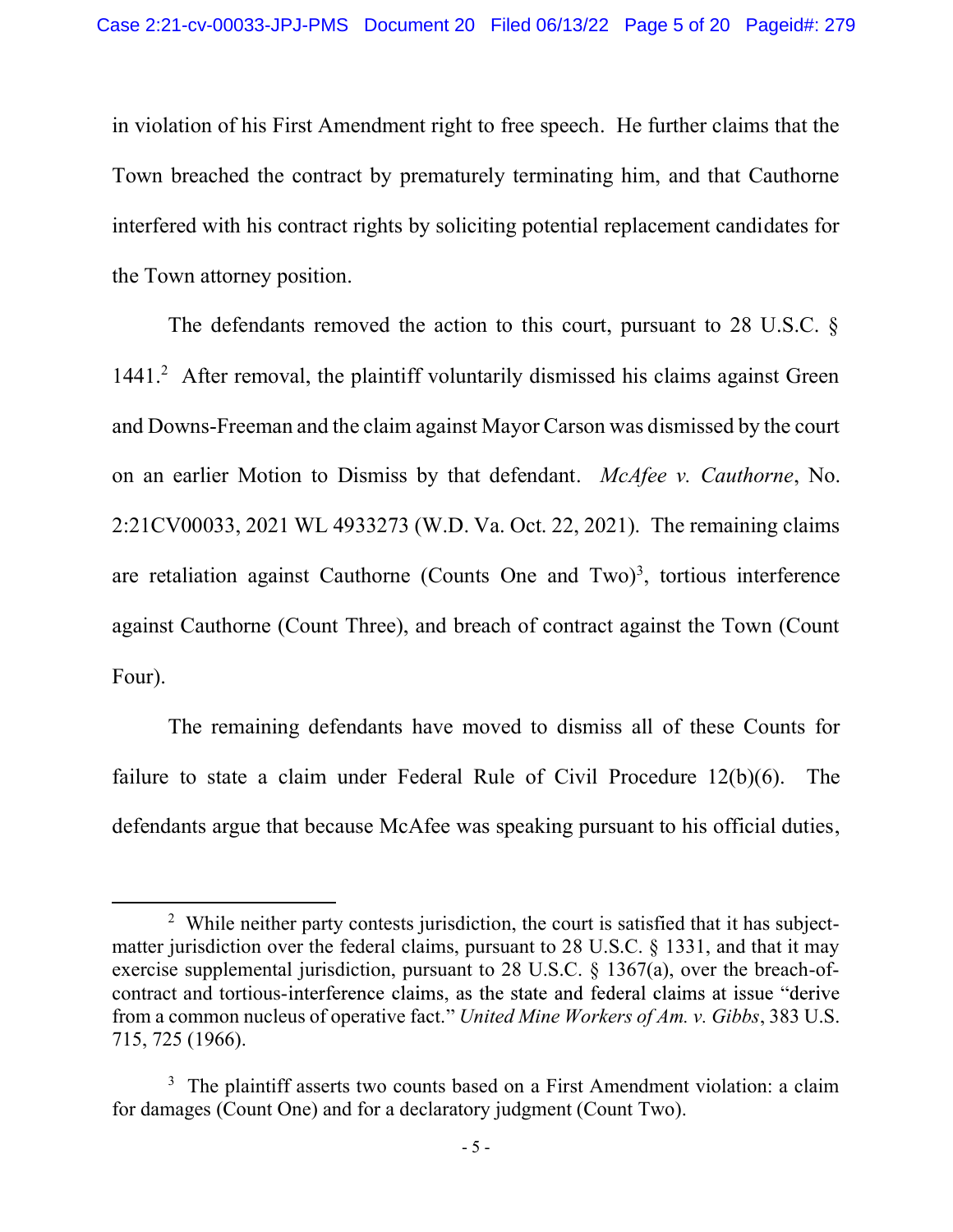his speech was not protected by the First Amendment, but even if there was a constitutional violation, they are entitled to qualified and legislative immunity. They contend that a term contract for legal services is unenforceable because clients retain an absolute right to discharge their attorneys, and therefore, there was no breach of the contract, which is also a necessary element of any tortious-interference claim. They further claim that Cauthorne is a party to contract as an agent of the Town, and a party cannot tortiously interfere with their own contract.

The plaintiff responds that his statements were on matters of public concern that occurred outside the scope of his employment when he testified at a deposition. In addition, he contends that legislative immunity does not apply to non-legislative actions, such as personnel decisions, and qualified immunity also does not protect the defendants, as the free speech rights of public employees who are compelled to speak was clearly established in 2021. The plaintiff also argues that a party may recover for breach of contract for legal services, including a term contract, if the decision to terminate the attorney relationship was for an unlawful purpose, such as a violation of the First Amendment.

The defendants have timely responded. The Motion to Dismiss is now ripe for a decision.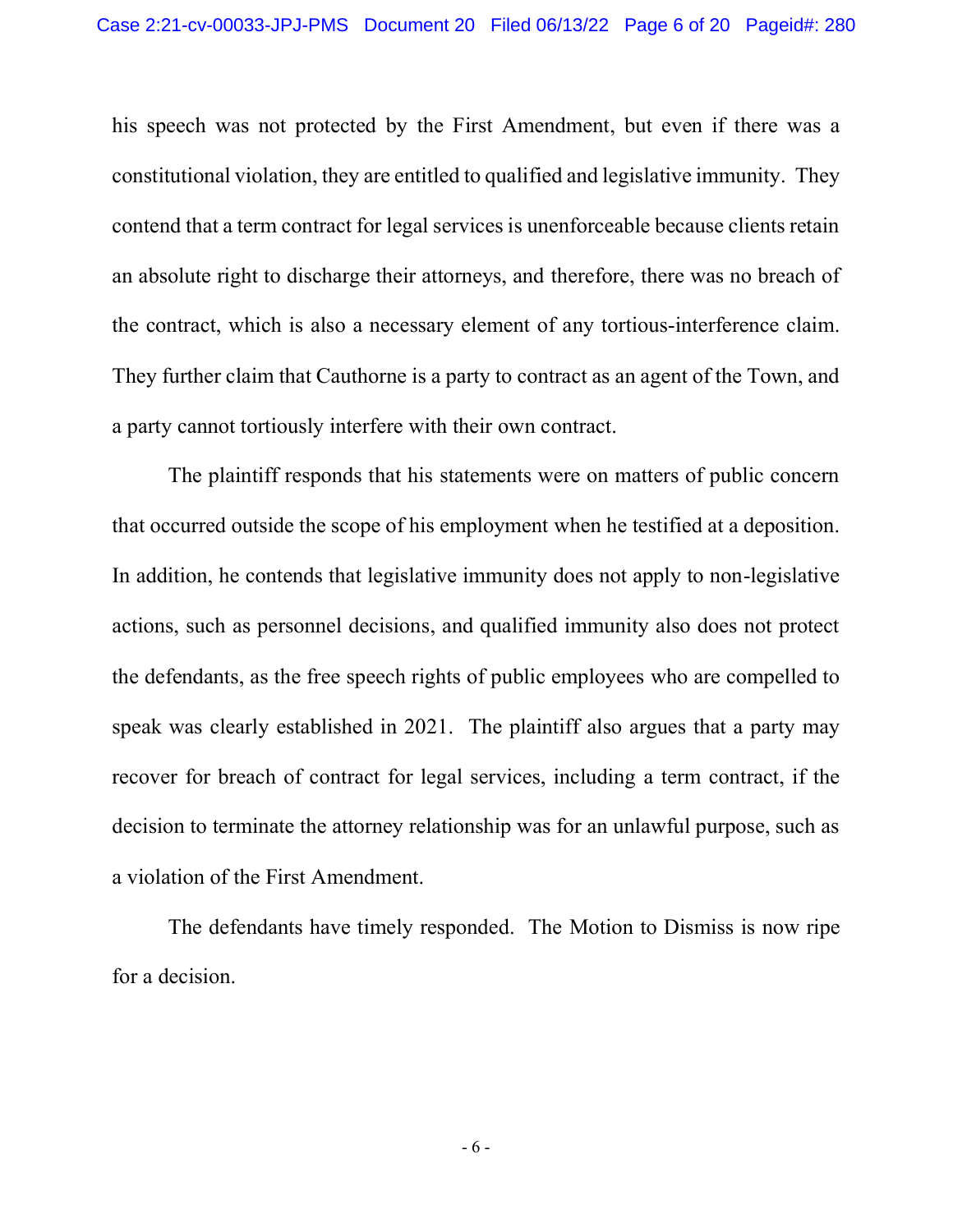II.

Under federal pleading rules, a complaint must contain "a short and plain statement of the claim showing that the pleader is entitled to relief." Fed. R. Civ. P. 8(a)(2). A Rule 12(b)(6) motion to dismiss tests the legal sufficiency of a complaint. To survive a motion to dismiss, a complaint must contain sufficient factual allegations to state a claim for relief that is plausible on its face. Ashcroft v. Iqbal, 556 U.S. 662, 678-79 (2009). In evaluating a complaint, the court accepts all factual allegations as true and views them in the light most favorable to the non-moving party. Id. A complaint does not need detailed factual allegations to survive a motion to dismiss, but it must contain more than mere legal conclusions or a recitation of the elements of a cause of action. Bell Atl. Corp. v. Twombly, 550 U.S. 544, 555 (2007).

# A. FREE SPEECH RETALIATION CLAIM (COUNT ONE).

 I first consider whether McAfee has plausibly alleged a free speech retaliation claim against Cauthorne. The First Amendment protects public employees from termination in retaliation for speaking as citizens on matters of public concern.  $McVey$  v. Stacy, 157 F.3d 271, 277 (4th Cir. 1998). However, this right "is not absolute," and courts must balance the employee's interest in exercising free speech with the government's interest as an employer in providing efficient public services. Id. To determine whether a public employee has stated a claim for retaliatory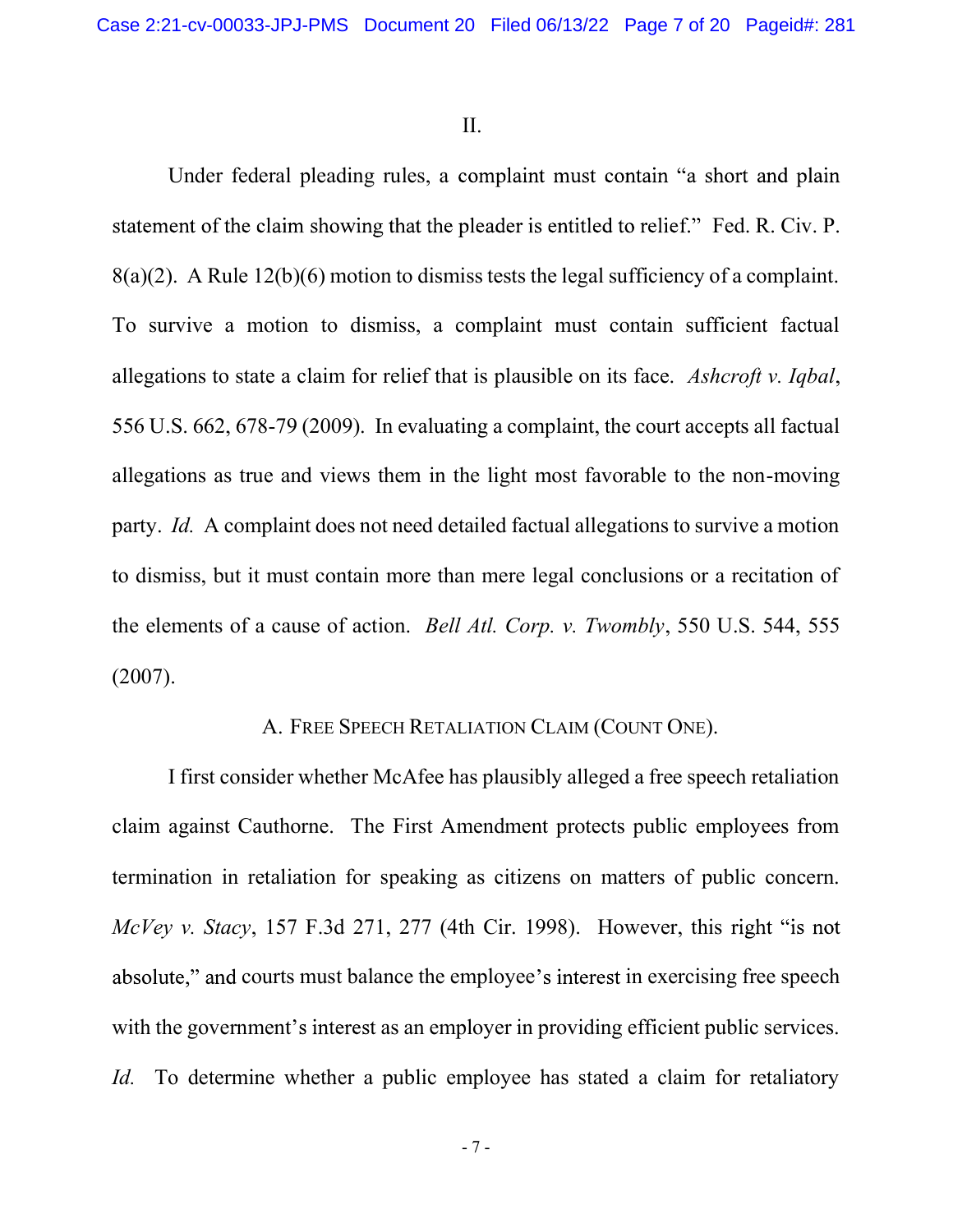discharge, the court must consider whether: (1) the employee spoke as a citizen on a matter of public concern; (2) the employee's interest in speaking on the issue outweighed the government's interest in providing efficient services; and (3) the employee's speech was a substantial factor in their termination. *Id.* at 277–78.

## 1. Private Citizen on a Matter of Public Concern.

When public employees testify in judicial proceedings, they act outside the scope of their job and are therefore considered private citizens for purposes of the First Amendment. *Lane v. Franks*, 573 U.S. 228, 238–39 (2014). Testifying is considered a "quintessential example of speech as a citizen" because "[a] nyone who testifies in court bears an obligation  $\dots$  to tell the truth." *Id.* at 238. Furthermore, "the mere fact that a citizen's speech concerns information acquired by virtue of his public employment does not transform that speech into employee  $-$  rather than citizen — speech." *Id.* at 240.

 I find that McAfee has sufficiently alleged that he spoke as a citizen rather than an employee. Specifically, the Complaint indicates that McAfee was deposed as part of a legal proceeding. McAfee would have borne the same obligation to tell the truth in the deposition as did the plaintiff in Franks. And as the Court confirmed in Franks, that McAfee may have acquired knowledge of the subject matter upon which he testified — Carson's alleged corruption and abuse of power — during the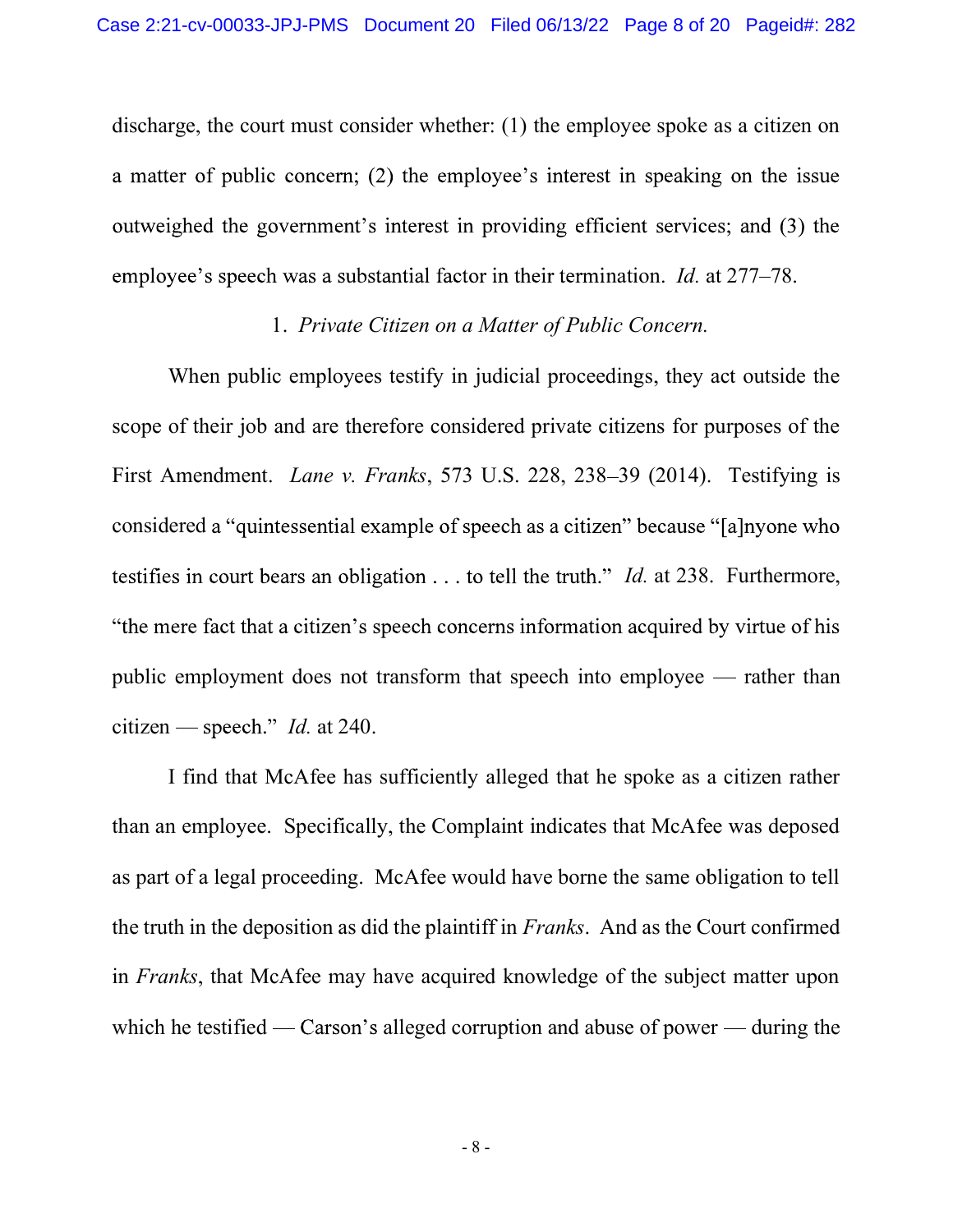performance of his job duties as Town attorney does not convert his testimony into unprotected employee speech.

The defendants argue that all of McAfee's speech was unprotected because, according to his own allegations, his job required him to criticize local officials. Second Am. Compl.  $\P$  11, ECF No. 1-2 ("pursuant to his duties to the Town"). Ignoring the carve out for public-employee testimony under Franks, they contend that McAfee's speech is nonetheless unprotected because under Garcetti v. Ceballos, 547 U.S. 410 (2006), speech made by employees pursuant to their job duties is not considered speech by private citizens on a matter of public concern. Id. at 423. It is possible that some of McAfee's criticisms of Carson and Cauthorne were made pursuant to his official position and thus were not protected speech. I do not need to reach that issue, however, because McAfee's deposition testimony is plainly protected and as discussed further below, it is plausible that McAfee's termination was based, at least in part, on that testimony.

# 2. Employee and Government Interests.

When an employee's speech involves matters of public concern to a more substantial degree, a stronger showing of government interest is required to tip the balancing test in the government's favor. *Franks*, 573 U.S. at 242 (citing *Connick* v. Myers, 461 U.S. 138, 150–51 (1983)). In Franks, the Supreme Court held that the government failed to assert a compelling interest in limiting an employee's speech

- 9 -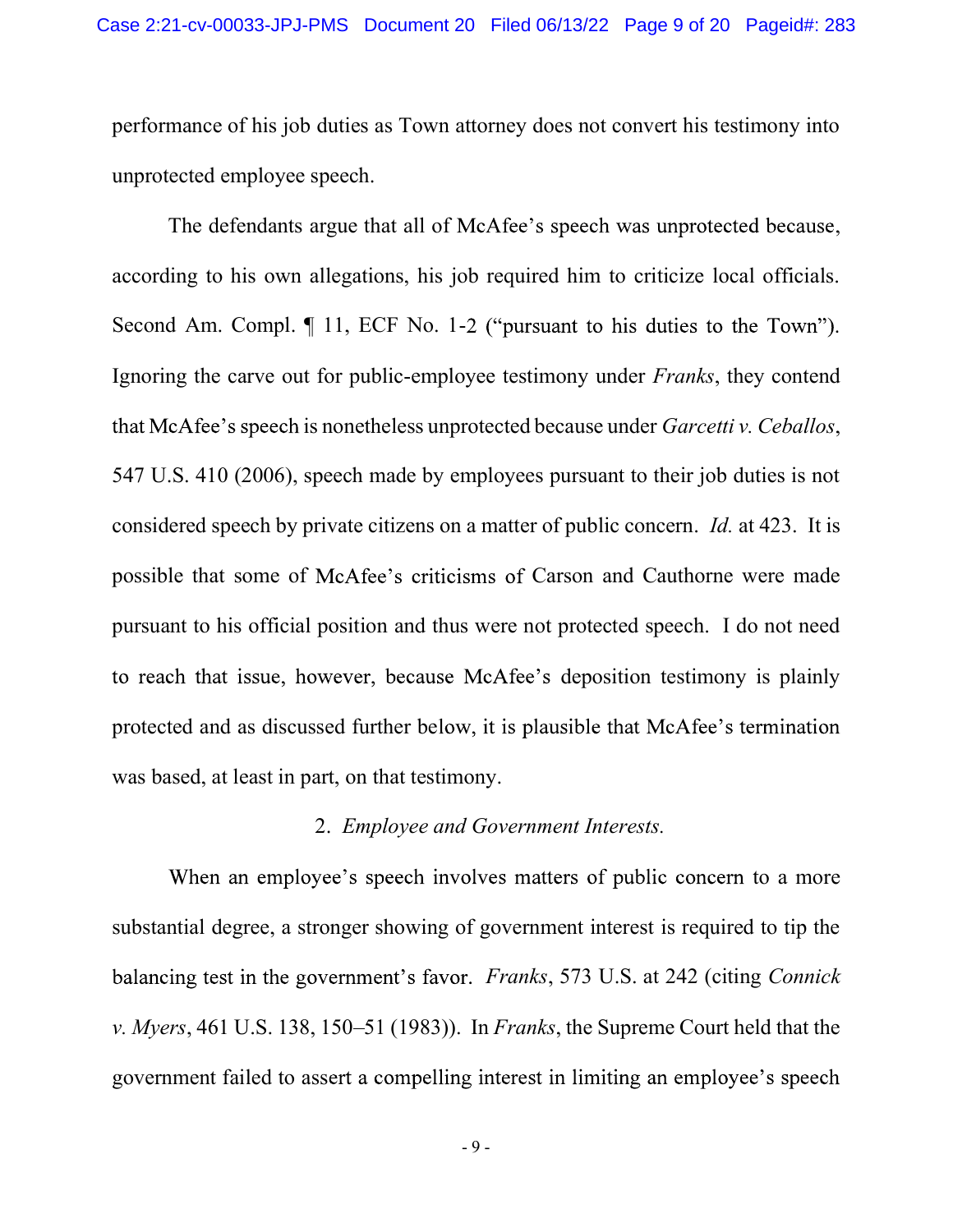during testimony when there was no evidence that the testimony was false, erroneous, or revealed confidential information. Id. Likewise, I find that the Complaint contains sufficient factual allegations that McAfee's interest outweighs that of the Town. McAfee testified on matters of public concern, and there is nothing to suggest that he testified in bad faith or untruthfully. There is also no allegation that he disclosed confidential information.

It is possible that the Town would be able to show a compelling interest because McAfee held a position of confidence. For example, in McVey, the Fourth Circuit held that employees who have confidential or policymaking roles enjoy substantially less First Amendment protection than do lower-level employees. 157 F.3d at 278. The employment hierarchy of the Town is not clear at this stage of the proceeding, but presumably, the Town attorney would be a high-level employee involved in confidential policy decisions. But even assuming the Town could prove that its interest outweighs McAfee's on this ground, the defendants have failed to identify the relevant interests with the required specificity in their motion. In *Lane* v. Anderson, the court held that generalized statements referencing disrepute, polarization, and divisiveness were inadequate at the motion to dismiss stage to demonstrate a compelling government interest in limiting speech.  $660$  F. App'x 185, 192 93 (4th Cir. 2016) (unpublished). The court further noted that such generalized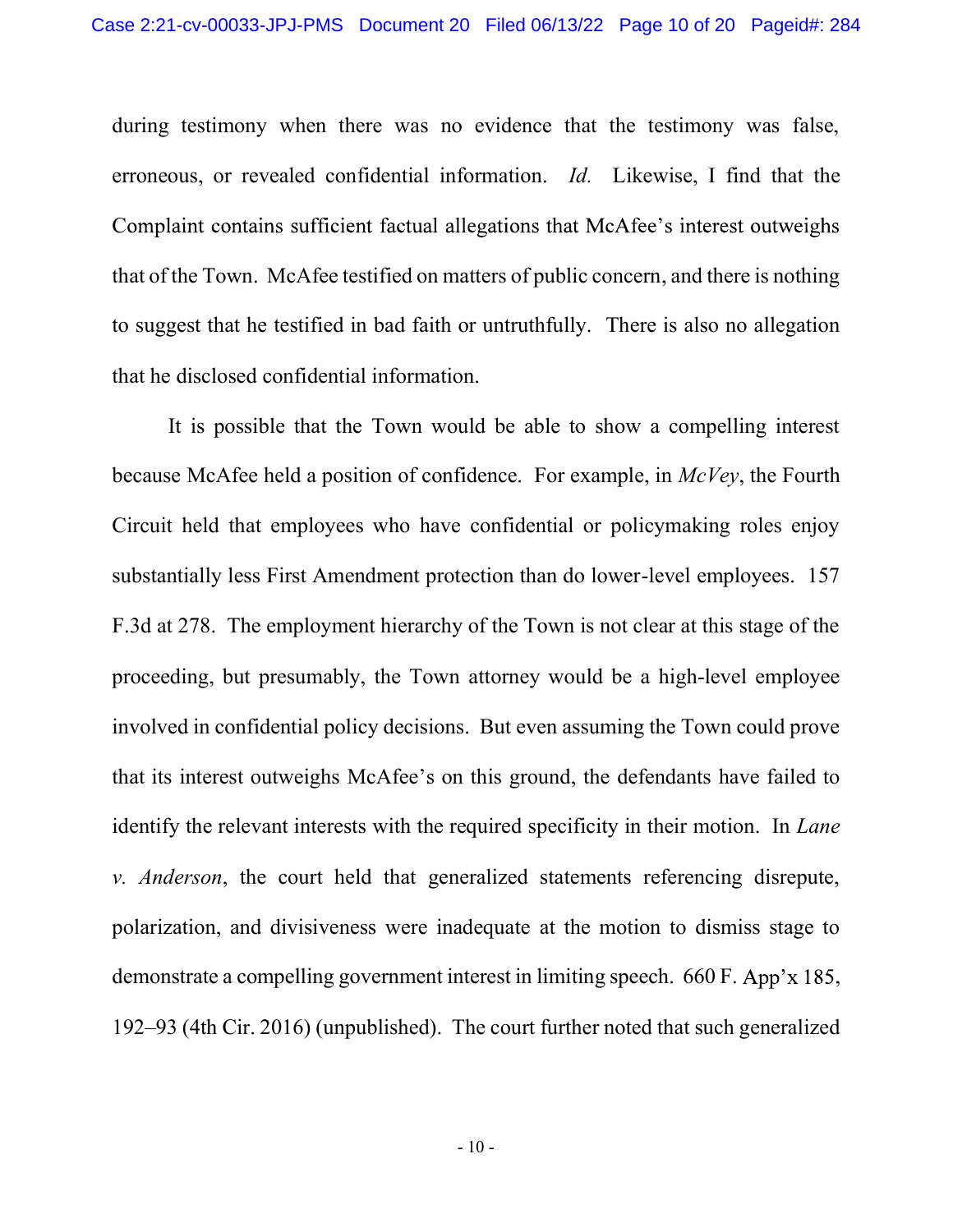statements were especially insufficient where the employee's speech raises a matter of significant public concern. Id.

 As in Anderson, the defendants make only vague assertions of disharmony when referencing the Town's interest in limiting McAfee's speech. They allude only to the need for "efficient and effective governmental operations, without disruption" and to "animosity between [plaintiff] and members of Town Council." Defs.' Mem. Supp. Mot. to Dismiss 15, ECF No. 15. While the alleged discord may be true, these general allegations are the same as those rejected by the Anderson court. 660 F. App'x at 192–93. Further, McAfee sought to comment on a matter of serious public interest: government corruption. Where a matter of grave public concern is raised, Anderson made clear that the government carries a burden of pointing to specific interests that justify limiting the speech of an employee. Id. The defendants point to no such specific interests here.

Finally, the defendants rely upon case law interpreting Virginia's legal ethics rules and the nature of legal contracts that recognizes an attorney-client relationship "may be, indeed should be, terminated" in the absence of trust and confidence. Heinzman v. Fine, Fine, Legum, & Fine, 234 S.E.2d 282, 285 (Va. 1977). Although the general principles governing legal contracts may justify termination of an attorney, they are not sufficient to show a compelling interest for the purpose of the First Amendment.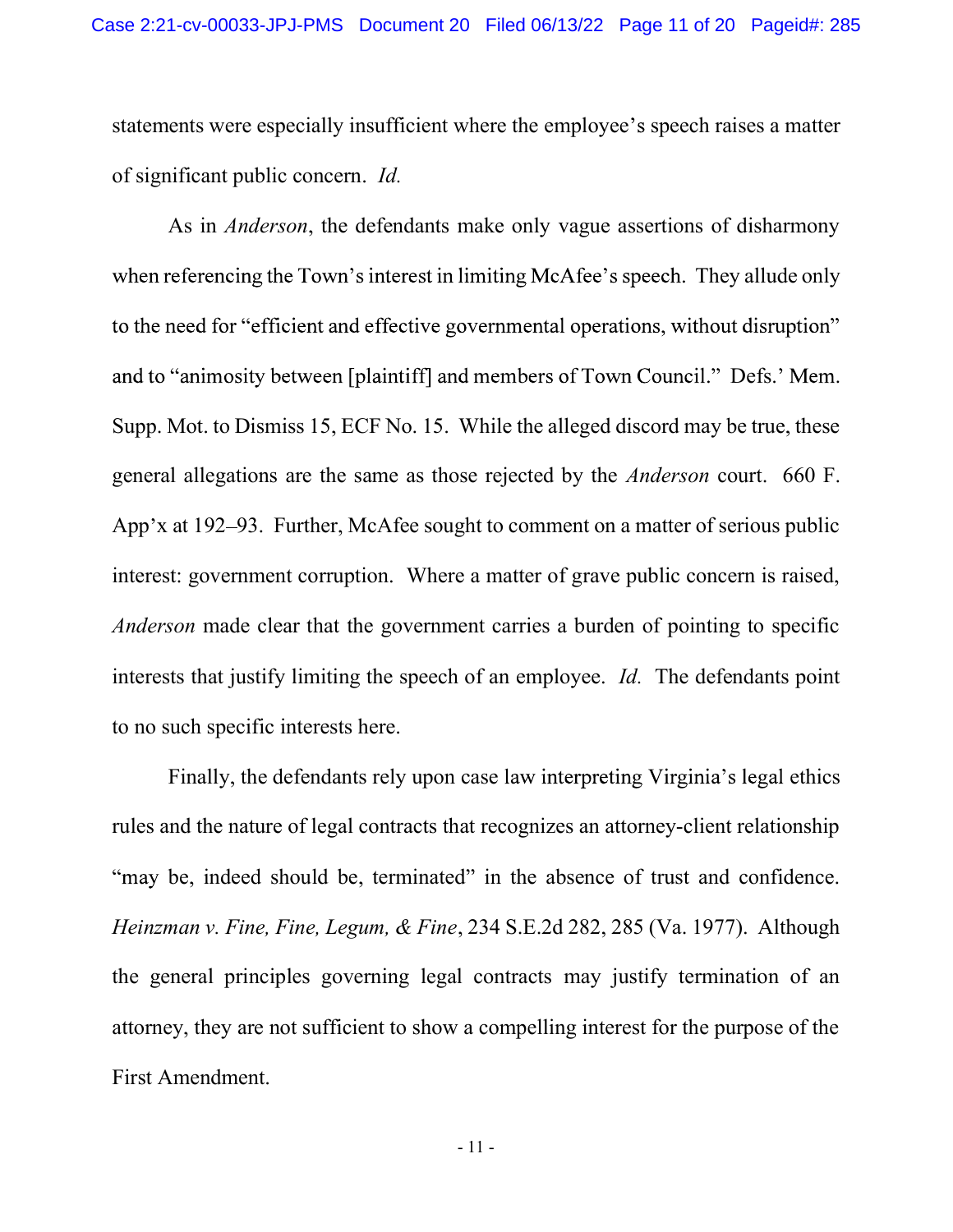## 3. Substantial Factor in the Termination.

Finally, to survive a motion to dismiss, a plaintiff need only allege that the protected speech was a substantial factor in the termination.  $McVev$ , 157 F.3d at 277–78. To ultimately prevail at trial, a plaintiff must prove that "but for the protected expression, the government official would not have taken the alleged retaliatory action." Tobey v. Jones, 706 F.3d 379, 390 (4th Cir. 2013) (internal quotation marks, citation, and alterations omitted). At this stage of the proceedings, however, the court may infer causation based on temporal proximity between the protected activity and the adverse action. Id. at 390-91. Where the alleged retaliatory action was "*directly* precipitated by [the] constitutionally protected" speech, the causation requirement is clearly met. Id.

Viewing all the allegations by McAfee as true, and in the light most favorable to him, the court can infer causation on these facts. McAfee contends that Cauthorne's stated reason for his termination was his criticism of Carson for "her abuse of authority." Second Am. Compl. ¶ 39, ECF No. 1-2. McAfee was deposed on February 25, 2021, where he testified that Carson's actions warranted removal. The plaintiff alleges that his testimony was a source of tension between himself and Cauthorne, and that Cauthorne's attempts to replace him as Town attorney began soon after he became aware of McAfee's involvement in the petition to remove Carson. That same month, at the Town Council meeting, Cauthorne first proposed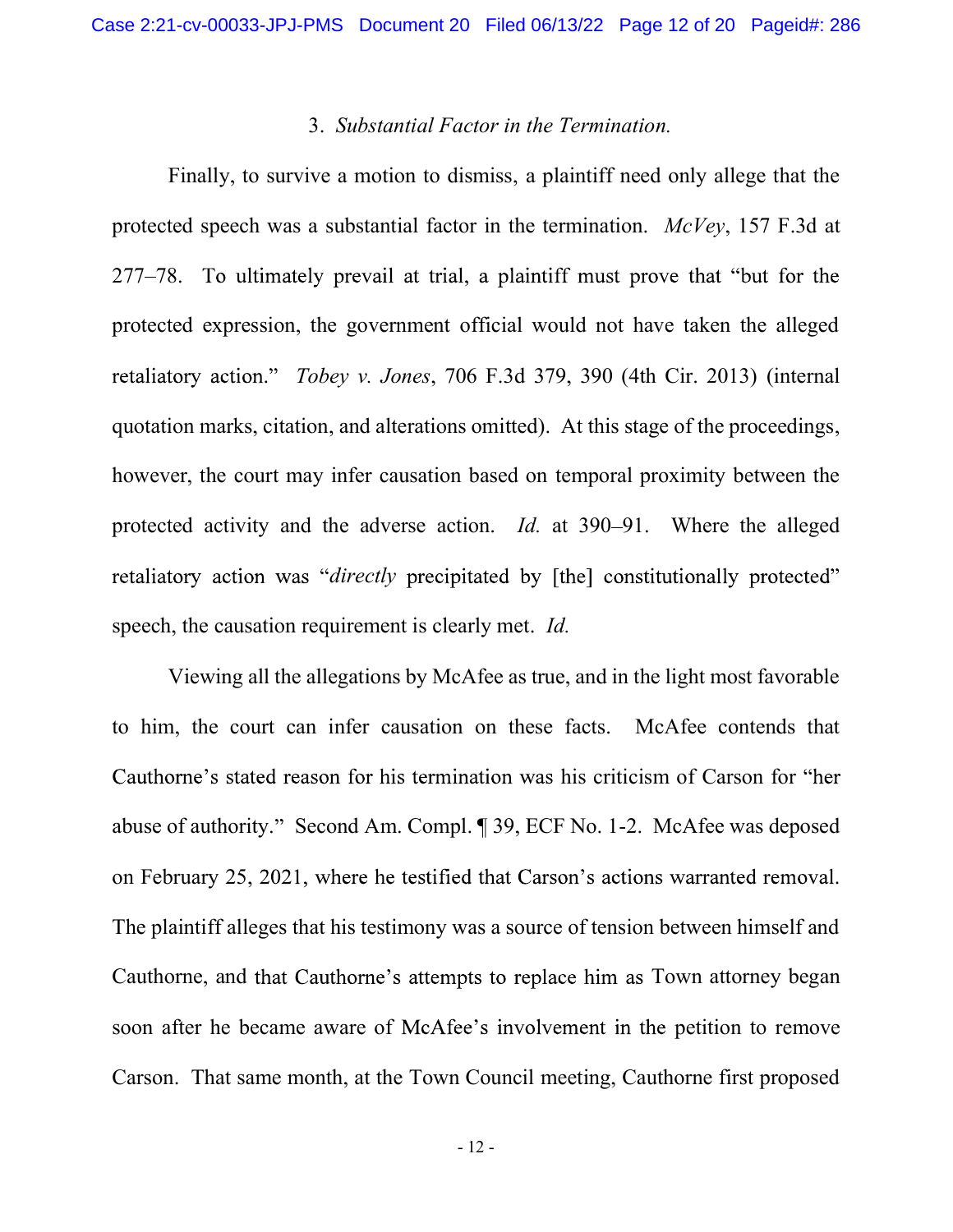terminating McAfee as Town attorney. On March 2, 2021, the Town Council voted to terminate him, less than one week after his deposition. I find that this is sufficient to establish a causal connection necessary to survive a motion to dismiss.

### B. QUALIFIED AND LEGISLATIVE IMMUNITY.

The defendants argue that even if McAfee pled sufficient facts to state a claim that his First Amendment rights were violated, the court should nevertheless grant the Motion to Dismiss on the grounds that Cauthorne is protected by legislative and qualified immunity. Neither defense warrants dismissal of the claim at this stage.

First, Cauthorne is not entitled to legislative immunity. "Absolute legislative immunity attaches to all actions taken in the sphere of legitimate legislative activity." Bogan v. Scott-Harris, 523 U.S. 44, 54 (1998) (internal quotation marks and citation omitted). Legislative immunity protects only legislative actions; executive and administrative actions are not covered. Alexander v. Holden, 66 F.3d 62, 65 (4th Cir. 1995). Whether an act is "legislative" turns on the nature of the act, not the motive or intent of the official performing it. *Bogan*, 523 U.S. at 54. Not all actions taken by legislators in their official capacities are legislative; local legislative bodies act in different capacities, including executive and administrative. Alexander, 66 F.3d at 65.

Legislative decisions to terminate a particular employee are generally administrative in nature, including when undertaken by vote of a municipal council.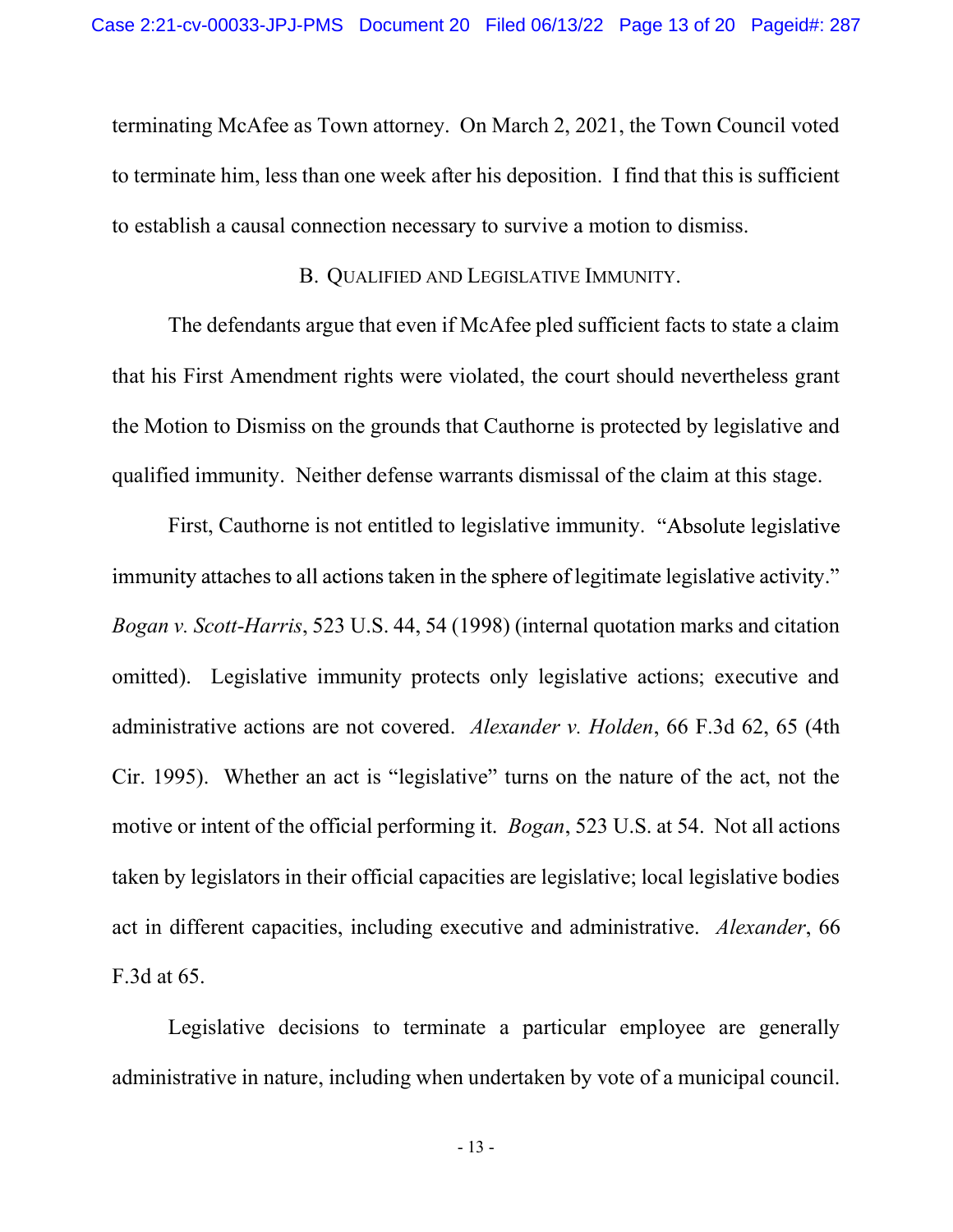Id. at 66; see also Roberson v. Mullins, 29 F.3d 132, 134–35 (4th Cir. 1994). While the decision to eliminate an entire position through budget allocation or policy enactment is typically legislative, the decision to terminate a particular employee without removing the position itself is "plainly unrelated to the process of adopting prospective, legislative-type rules." *Alexander*, 66 F.3d at 66 (internal quotation marks, citations, and alterations omitted). Here, Cauthorne's actions were administrative in nature. Cauthorne's vote did not eliminate the position of town attorney pursuant to a new budget or policy. Rather, the Complaint alleges that Cauthorne used his official position to specifically terminate the plaintiff from that position. Accordingly, he cannot invoke the defense of legislative immunity.

Second, Cauthorne is not entitled to qualified immunity, at least at this stage of the proceedings. Government officials performing discretionary functions may only be held liable for civil damages if their conduct violated a clearly established constitutional right. Washington v. Wilmore, 407 F.3d 274, 281 (4th Cir. 2005). The right alleged to have been violated must be "clearly established . . . in light of the specific context of the case, not as a broad general proposition."  $E.W.$  ex rel. T.W. v. Dolgos, 884 F.3d 172, 185 (4th Cir. 2018) (internal quotation marks and citations omitted). Ordinarily, qualified immunity is best resolved at the summary judgment stage with the benefit of a complete factual record. Torchinsky v. Siwinski, 942 F.2d 257, 261 (4th Cir. 1991). A motion to dismiss on qualified immunity grounds must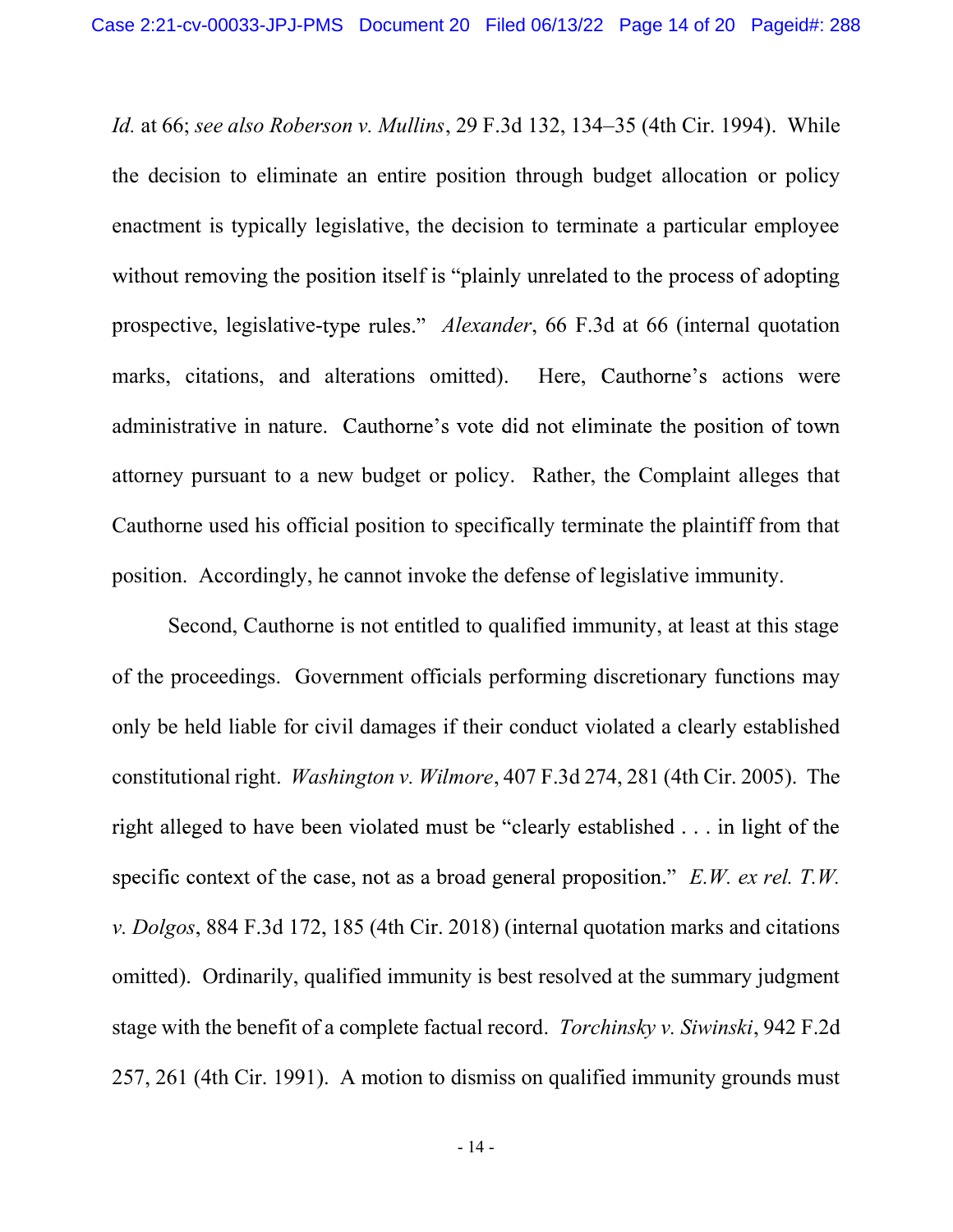be denied when a plaintiff plausibly alleges a violation of a right that was clearly established at the time of the violation. Evans v. Chalmers, 703 F.3d 636, 646 (4th Cir. 2012).

As explained above, I find that the plaintiff has alleged a plausible violation of his First Amendment right. The question is whether it was clearly established in March of 2021 that the First Amendment prohibits the termination of a public employee based on deposition testimony where he spoke critically about a local government official. I find that it was. Lane v. Franks, 573 U.S. 228 (2014); Pickering v. Bd. of Educ., 391 U.S. 563 (1968).

It has been more than fifty years since Pickering first recognized that public employees retain their First Amendment right to free speech, including the right to comment as private citizens on matters of public concern. 391 U.S. at 568. More recently, in *Franks*, the Court held that sworn, compelled testimony by a government employee constitutes protected speech by a private citizen, even when that testimony contains information acquired in the course of employment. 573 U.S. at 238–39. Together, these cases placed the defendants' alleged conduct and its constitutional implications beyond debate and were settled law long before the events in question. To be clear, following discovery, the evidence may show that no violation occurred, but where the qualified immunity question and the case itself depend on a determination of what actually happened, dismissal on qualified immunity grounds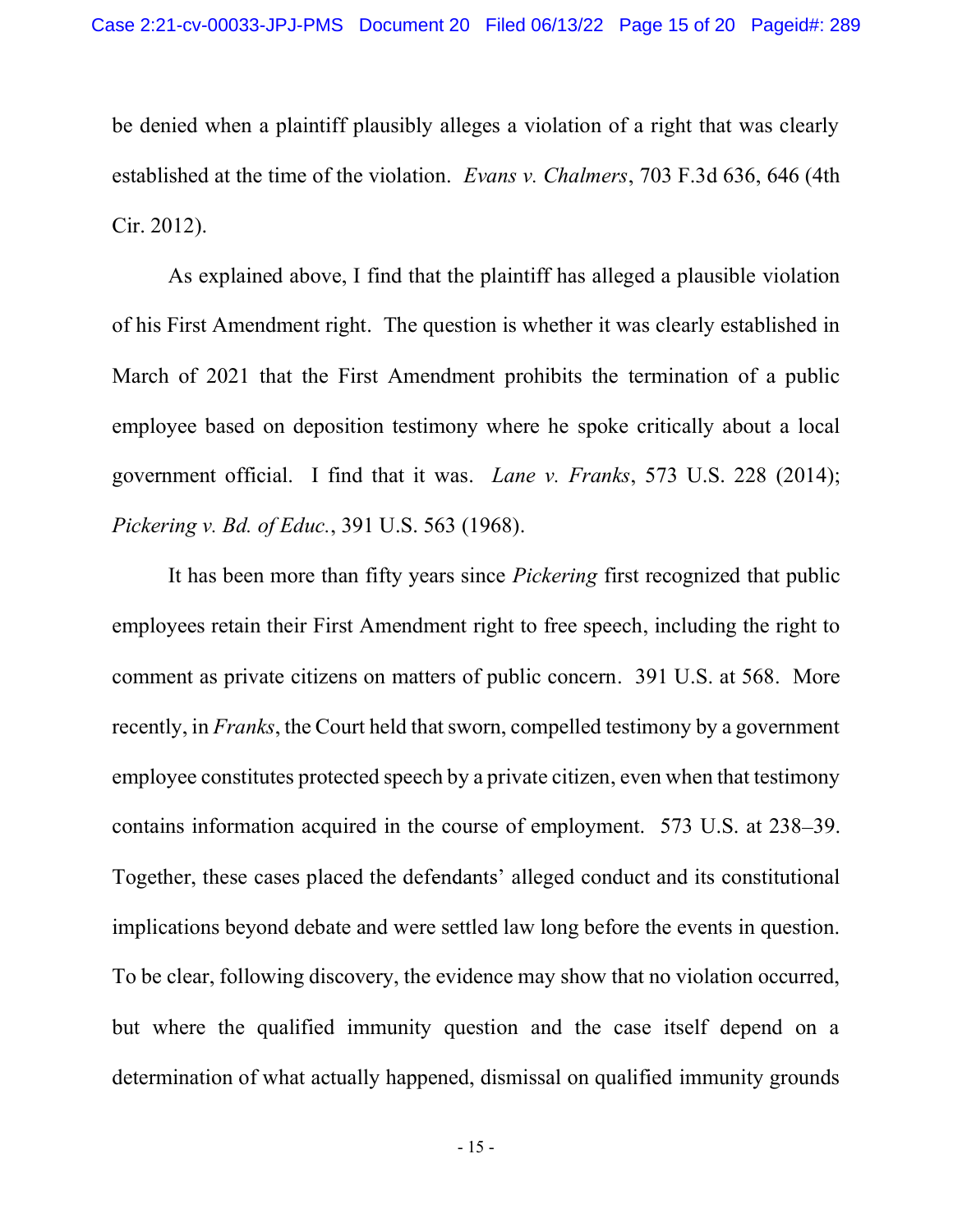at this stage is not appropriate. See Buonocore v. Harris, 65 F.3d 347, 359 (4th Cir. 1995) (denying summary judgment on qualified immunity grounds where there were disputes of material fact).

## C. DECLARATORY JUDGMENT (COUNT TWO).

In addition to monetary damages, McAfee seeks a declaratory judgment proclaiming that his speech is protected under the First Amendment. Whether to grant declaratory relief is within the discretion of the court. Wilton v. Seven Falls  $Co.$ , 515 U.S. 277, 282–83 (1995). In exercising this discretion, the court ought generally to entertain a declaratory judgment action when it finds that the declaratory judgment will: (1) "serve a useful purpose in clarifying and settling the legal relations in issue"; and (2) "terminate and afford relief from the uncertainty, insecurity, and controversy giving rise to the proceeding." Aetna Cas. & Sur. Co. v. Ind-Com Elec. Co., 139 F.3d 419, 422 (4th Cir. 1998) (internal quotation marks and citations omitted). Courts must also consider factors such as federalism, efficiency, and comity. Id. Typically, a declaratory judgment is appropriate to help resolve a dispute before an injury has occurred in order to determine the rights and obligations of the parties. Here, any attempt to establish the future obligation of the defendants not to retaliate against employees based on protected speech would be highly speculative and likely irrelevant, as McAfee is no longer providing legal services to the Town and he does not assert claims on behalf of other public employees.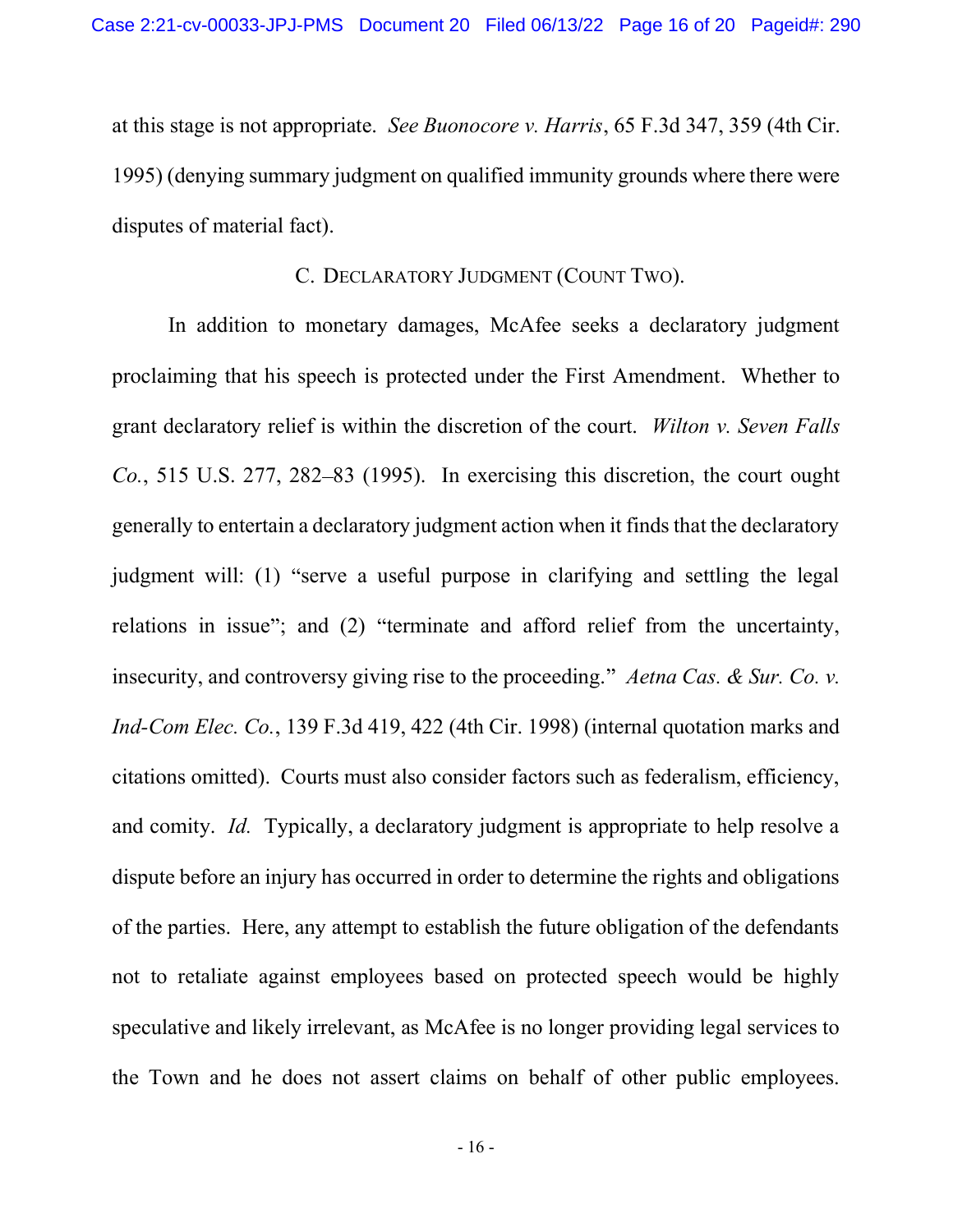Because a declaratory judgment would be inappropriate in this case, I will dismiss Count Two.

### III.

McAfee's Complaint further alleges breach of contract by the Town and tortious interference with contract by Cauthorne. I will first address the breach of contract claim.

# A. BREACH OF CONTRACT (COUNT FOUR).

Term contracts for legal services are generally unenforceable. Fuston, Petway & French, LLP v. Water Works Bd., No. 1180875, 2021 WL 2678325, at \*5 (Ala. June 30, 2021) (unpublished). A client's discharge of an attorney cannot constitute breach of contract for future services because the right to discharge an attorney at any time is an implied term of any contract for legal services. See Heinzman, 234 S.E.2d at 286.

The plaintiff cites as support for his contention to the contrary language from Heinzman that confirms the general validity of contracts for legal services. Specifically, *Heinzman* noted that "contracts for legal services are valid and when those services have been performed as contemplated in the contract, the attorney is entitled to the fee fixed in the contract." *Heinzman*, 234 S.E.2d at 285. The plaintiff extrapolates from this statement a right to recover for breach of contract.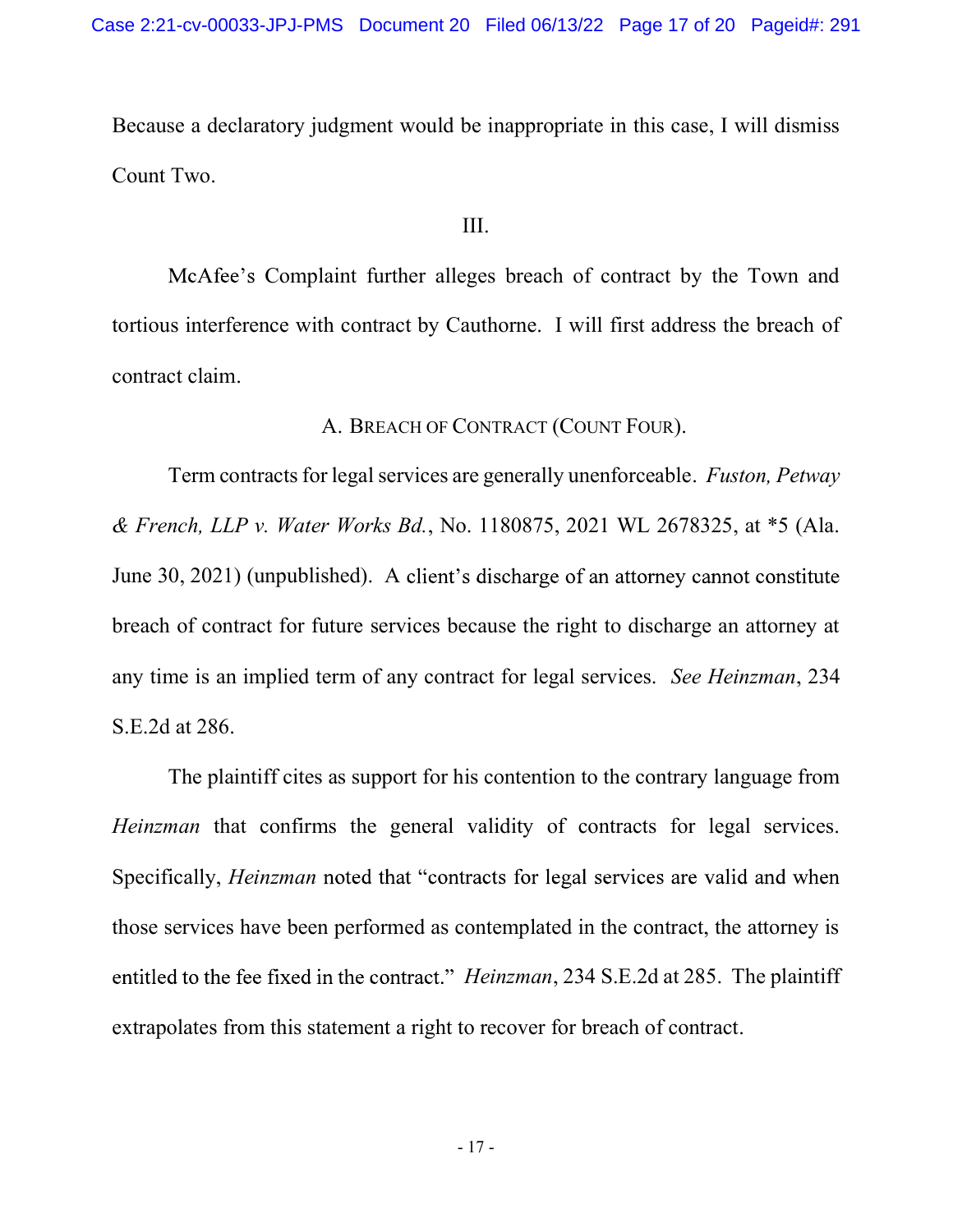The plaintiff's broad interpretation of *Heinzman* is incorrect. Nothing in Heinzman suggests that an attorney may recover the total sum contracted for in a term contract for attorney services. The language cited by the plaintiff makes clear that an attorney may recover only for "services [that] have been performed as *contemplated* in the contract." *Id.* (emphasis added). Such language merely supports what is well-settled law in Virginia: an attorney, who may be discharged "for any reason or without any reason," *id.* at  $286$  (internal quotation marks and citation omitted), is permitted to recover "the reasonable value of the services rendered," to the time of discharge, *Campbell Cnty. v. Howard*, 112 S.E. 876, 885 (Va. 1922). McAfee could, of course, recover for any uncompensated services already rendered, but his Complaint contains no such claims.

In sum, the Town could not have breached its contract for future employment with McAfee because that contract implicitly included the inherent right to terminate McAfee at any time. To the extent that the contract purported to limit that right by imposing an obligation to employ McAfee for six years, it is unenforceable. Accordingly, I will grant the defendants' motion as to Count Four.

# B. TORTIOUS INTERFERENCE WITH CONTRACT (COUNT THREE).

Under Virginia law, the elements of tortious interference with contract are: (1) the existence of a valid contractual relationship; (2) knowledge of the relationship on the part of the interferer; (3) intentional interference inducing or causing breach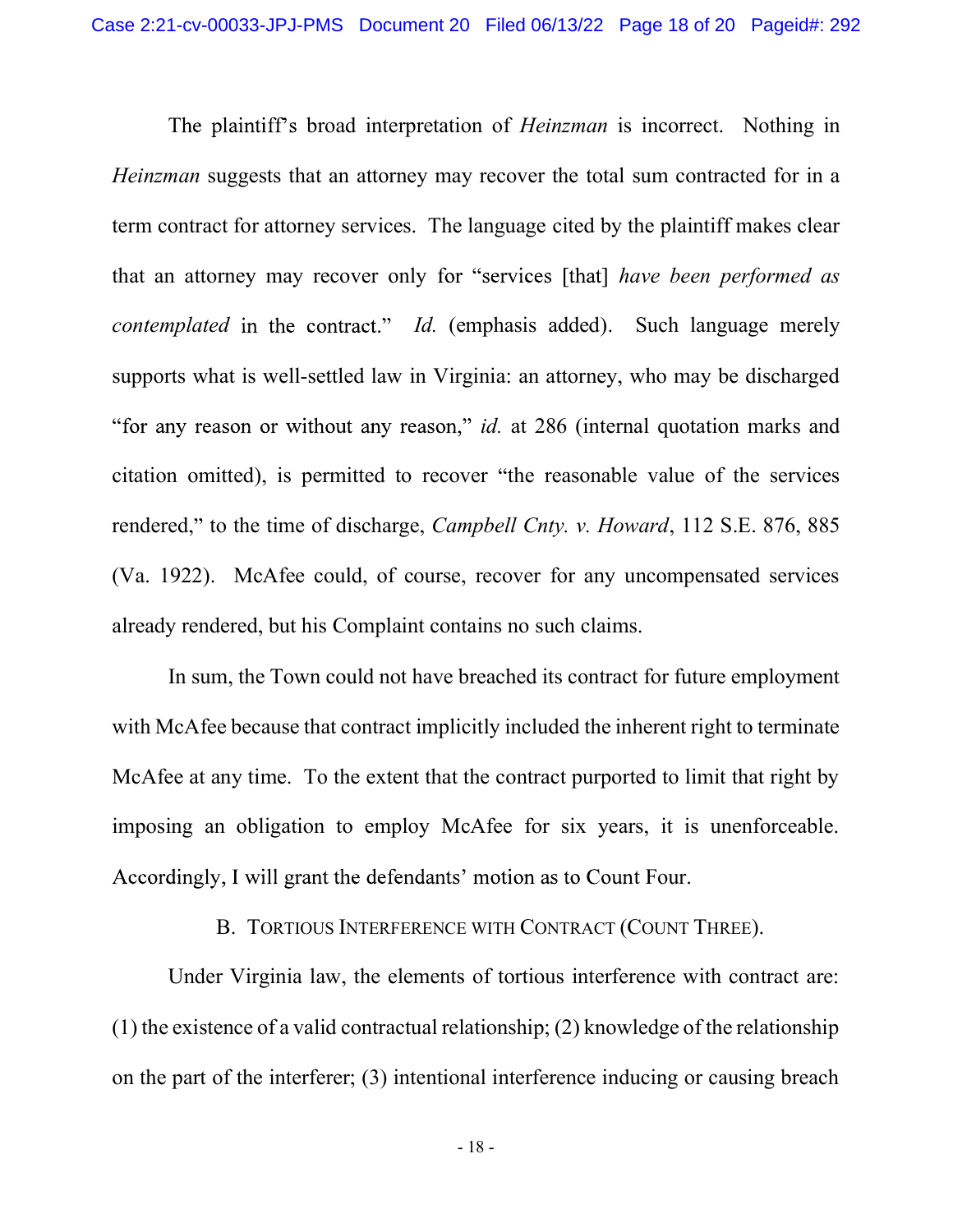or termination of the relationship; and (4) resultant damage to the party whose relationship has been disrupted. Chaves v. Johnson, 335 S.E.2d 97, 102 (Va. 1985).

The defendants contend that Cauthorne was an agent of the Town and therefore a party to the contract, and because a party cannot interfere with their own contract, tortious interference is impossible in this case. The plaintiff argues that Cauthorne is not a party to the contract, and that he could therefore have interfered with a valid contract between McAfee and the Town. But the court need not resolve the question of Cauthorne's agency in this matter. For a prima facie showing of tortious interference with contract, Virginia law requires intentional interference with the contract "inducing or causing a breach." Id. As previously discussed, the Town did not breach the contract by terminating McAfee. Put simply, Cauthorne could not have induced or caused a breach that did not occur. I therefore will grant the defendants' motion as to Count Three.

### IV.

For the reasons stated, it is ORDERED as follows:

1. The Motion to Dismiss, ECF No. 14, is GRANTED IN PART and DENIED IN PART. The motion is DENIED as to Count One. The motion is GRANTED as to Counts Two, Three, and Four; and